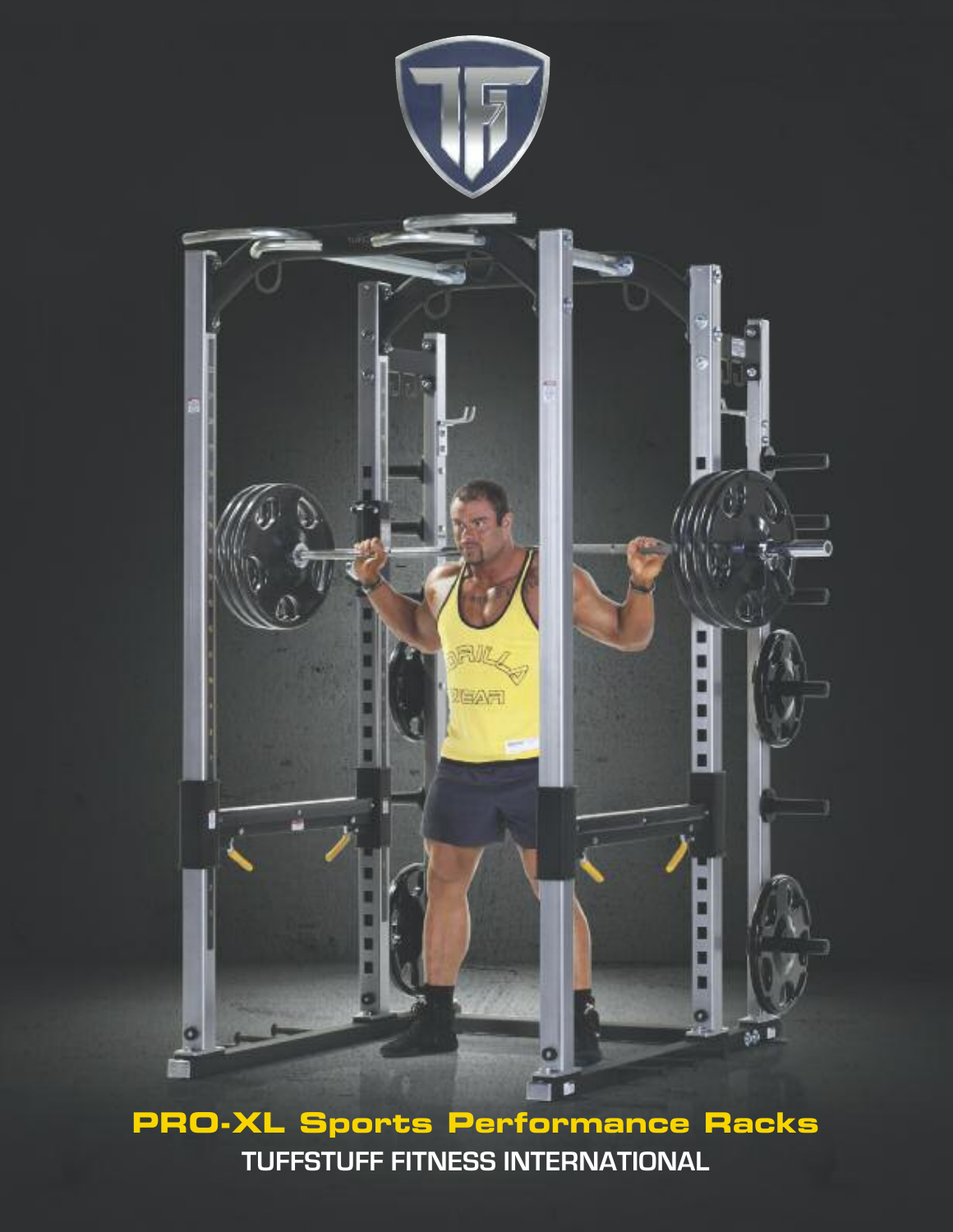# **PXLS-7910 Half Rack**

- Space saving half rack design features with quick change safety spotters rated to 900 lbs. weight capacity.
- 7-degree slant design ensure natural and safe racking position.
- OPTIONS: PXLS-7914 Olympic platform (oak center) with inset. PXLS-7911 Olympic platform (all rubber) with inset.

в Gd

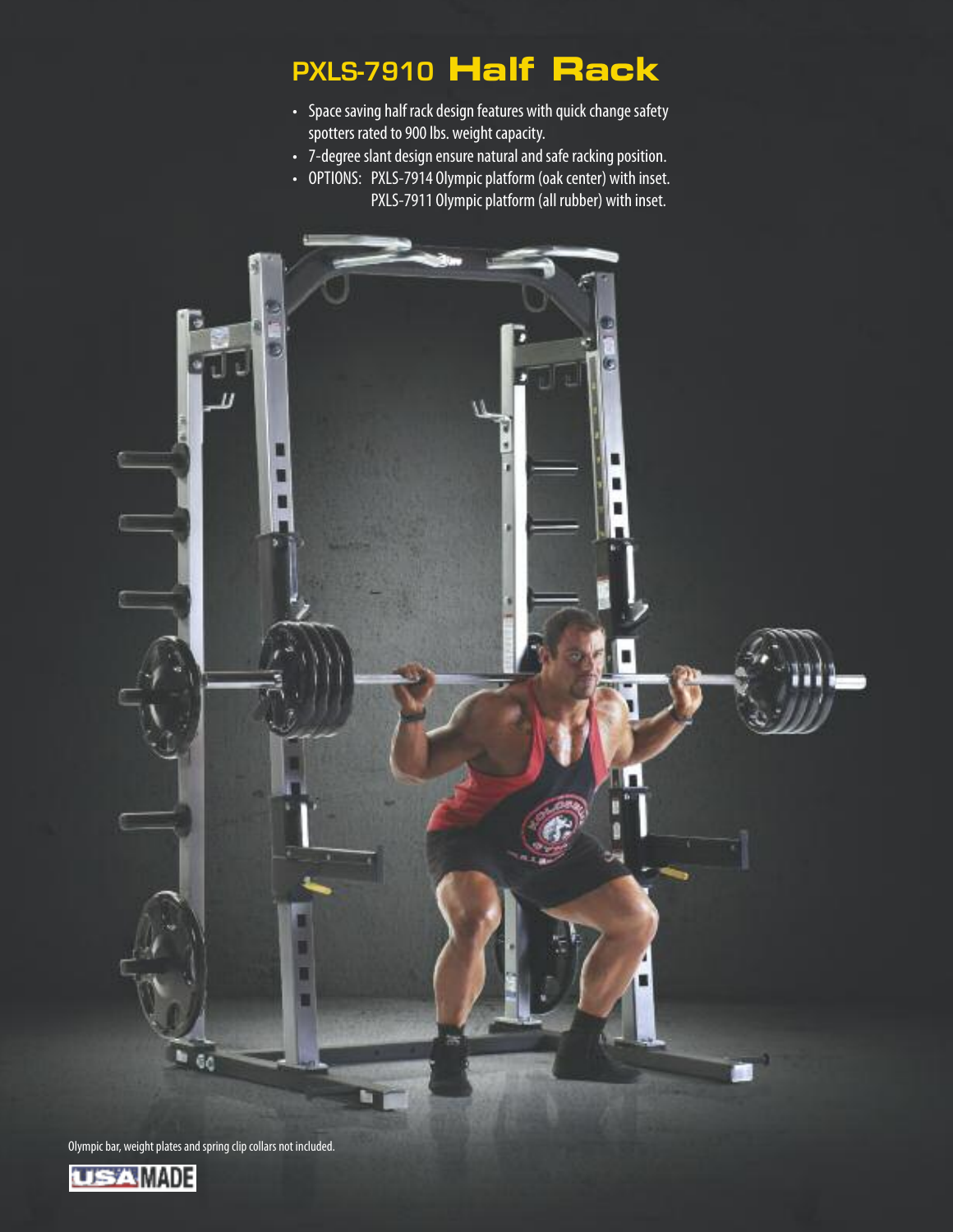## **PXLS-7920 Dual Rack**

- Combination of two Half Racks allows multiple exercise participation for up to two users simultaneously.
- Designed to accommodate two PXLS-7914 or 7911 Olympic platforms.
- OPTIONS: PXLS-7914 Olympic platform (oak center) with inset. PXLS-7911 Olympic platform (all rubber) with inset.



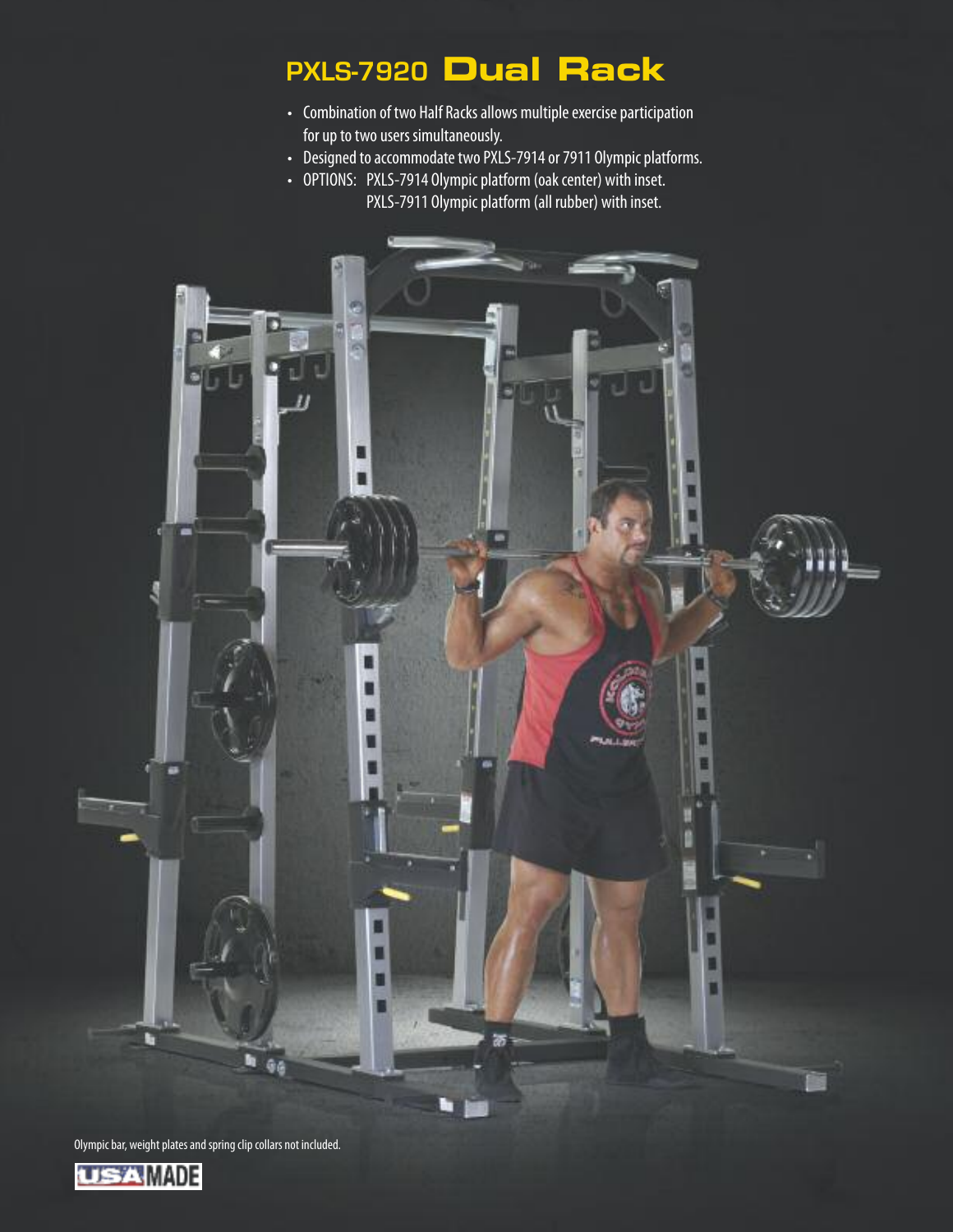### **PXLS-7930 Power Rack**

- Popular power rack system with full length reinforced safety rails rated to 900 lbs. weight capacity.
- Dual 2" round fat bar frame connectors double as pull-up station.
- OPTIONS: PXLS-7915 Olympic platform (oak center) with inset. PXLS-7912 Olympic platform (all rubber) with inset .



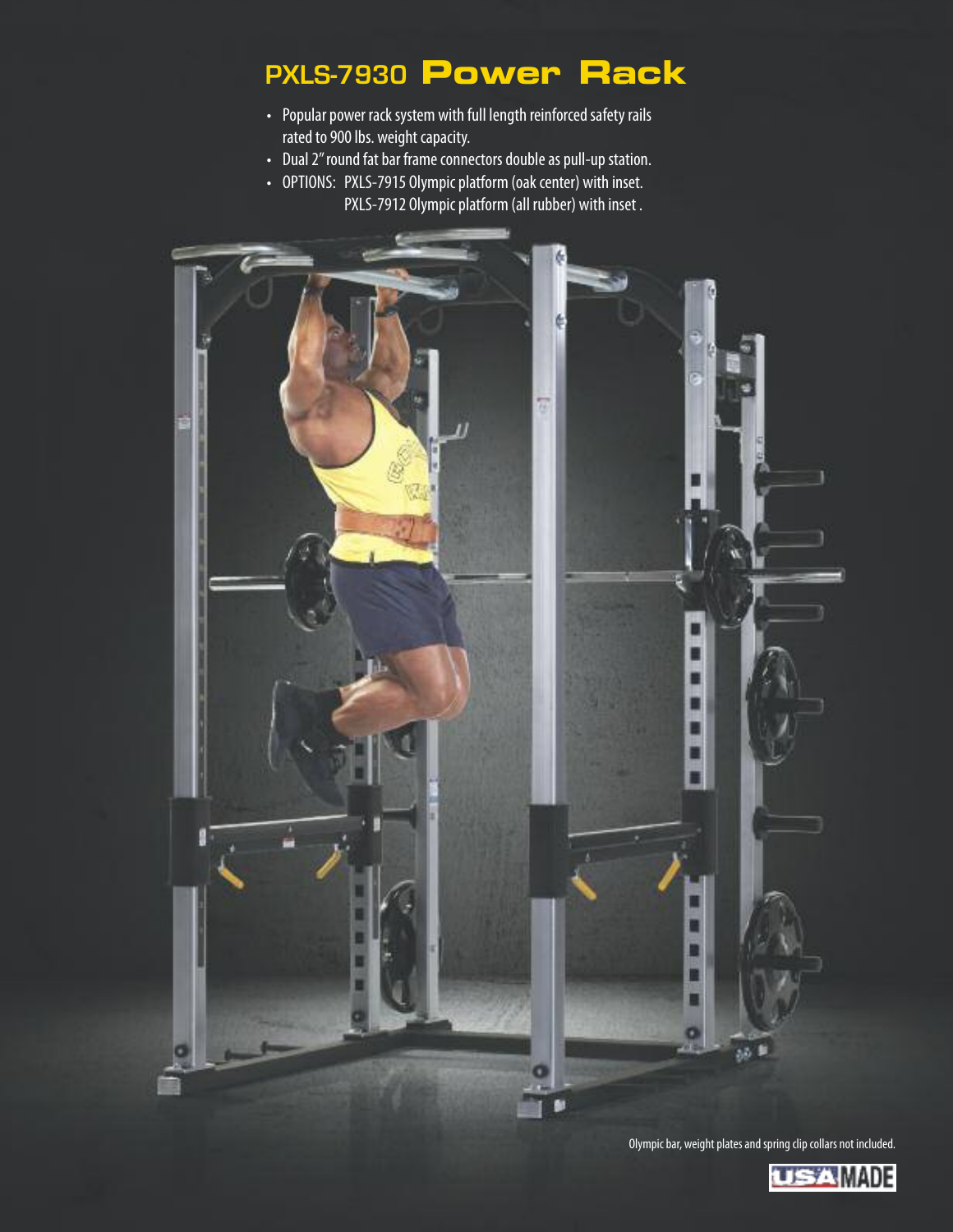## **PXLS-7950 Super Rack**

- Combination of Power Rack and Half Rack design allows multiple exercise participation for up to two users simultaneously.
- Designed to accommodate two Olympic platforms with insets.
- OPTIONS: PXLS-7914 & PXLS-7915 Olympic platform (oak center) with inset. PXLS-7911 & PXLS-7912 Olympic platform (all rubber) with inset.



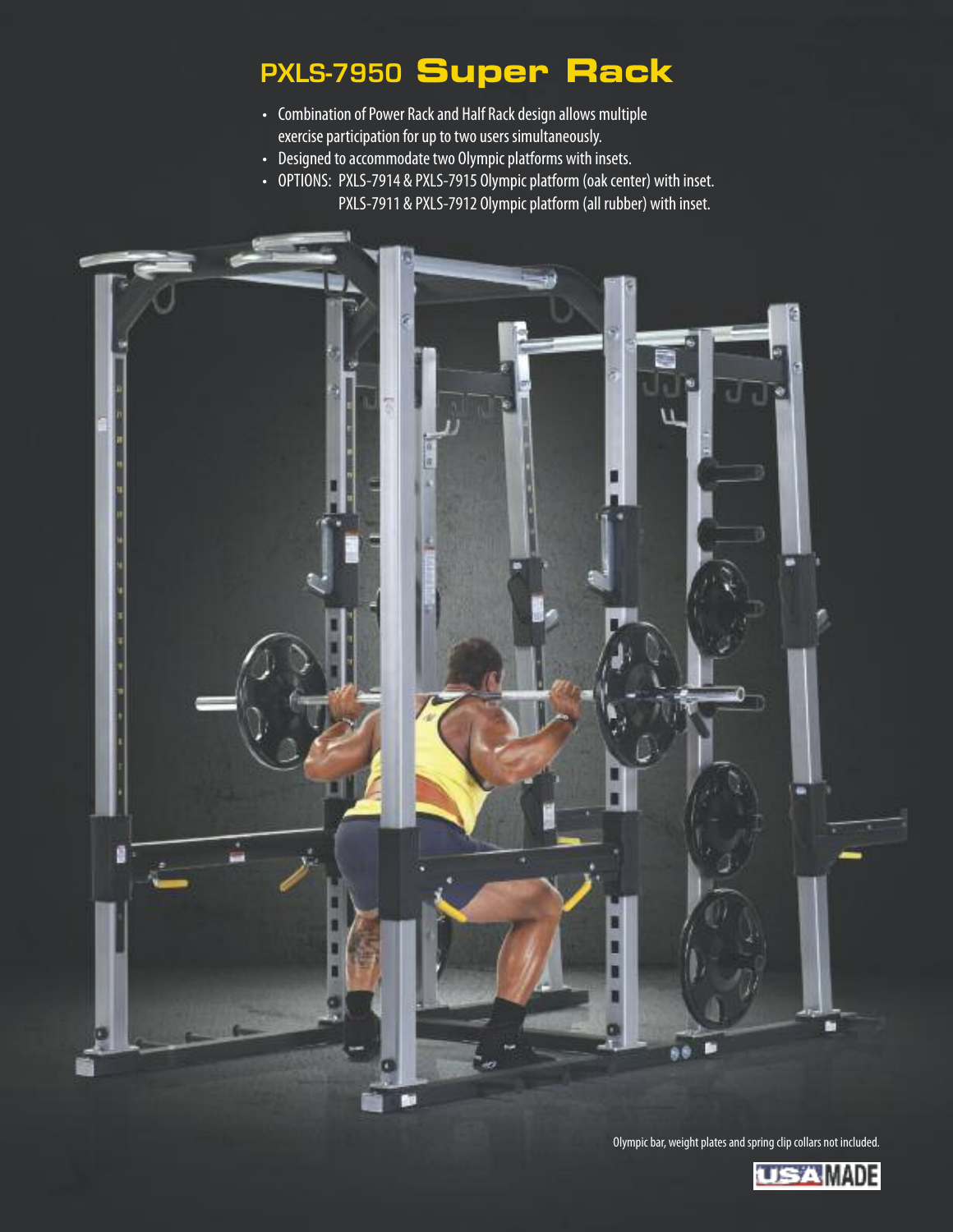# **ACCESSORIES & PLATFORMS Pro-XL**



**PXLS-7994 Horizontal Bumper Rack**



**PXLS-7996 Spotter Platform(pair)**



**OLYMPIC PLATFORM All Rubber**



**OLYMPIC PLATFORM OakWood Center** Multiple-layer design, 2" thick platform and inset available with 3/4" solid oak hardwood center or all rubber. Available for all models.



**PXLS-7997 Landmine**



**PXLS-7998 Dip Attachment (Notavailablefor PXLS-7910 or 7920)**



**PXLS-7999 Dual BarCatches (Notavailablefor PXLS-7910 or 7920)**



**PXLS-7901 Self-Aligning Adjustable Bench For use with or without platform. (Shown with PXLS-7910 Half Rack)**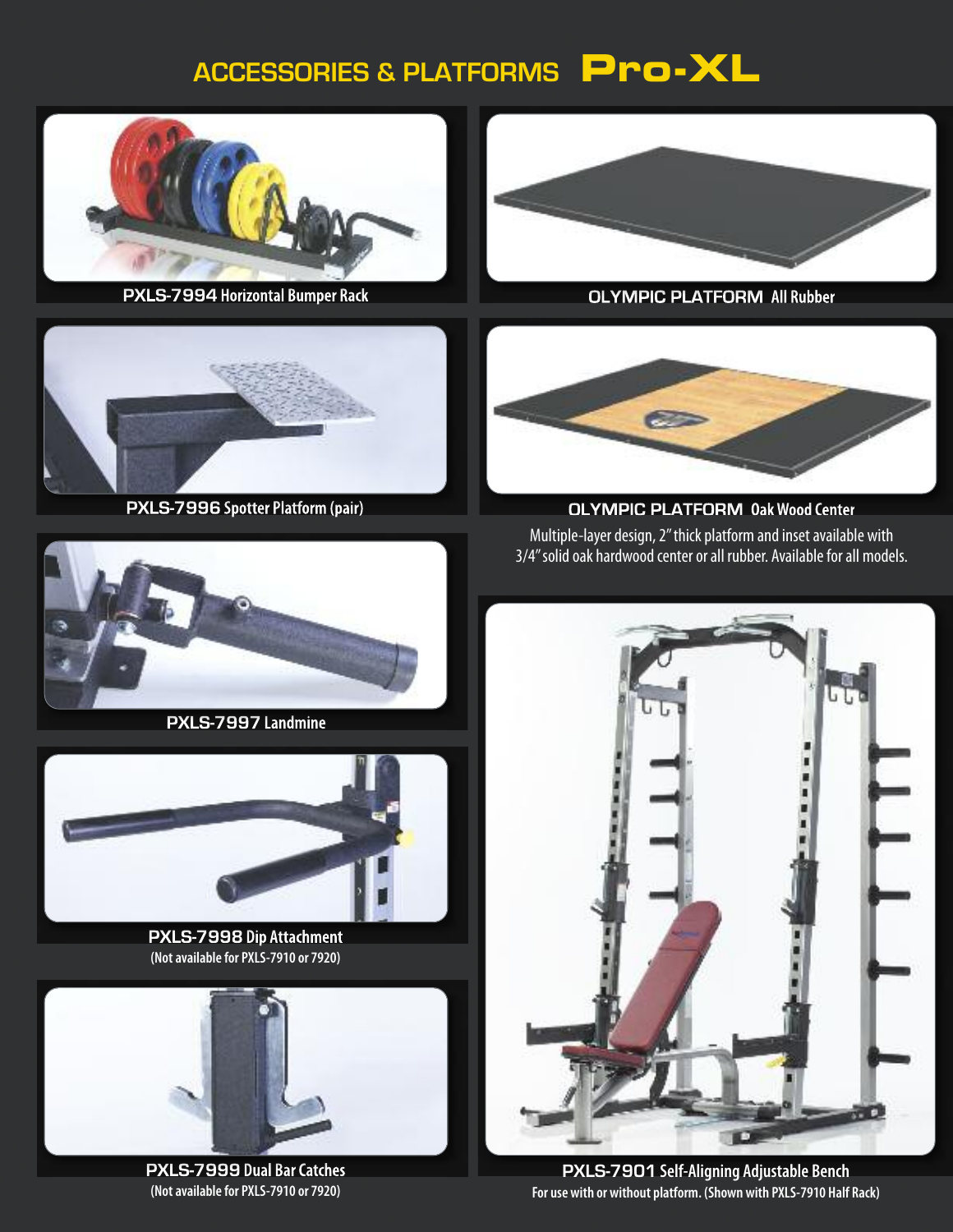## **WEIGHT & DIMENSIONS Pro-XL**

#### **OLYMPIC PLATFORM All Rubber**

PXLS-79116'x8'Olympic Platform with inset: forPXLS-7910,7920 & 7950.

PXLS-7912 6'x 8' Olympic Platform with inset: forPXLS-7930 & 7950.

PXLS-79136'x8'0lympic Platform Free Standing.

#### **OLYMPIC PLATFORM OakWood Center**

PXLS-7914 6'x 8' Olympic Platform with inset: forPXLS-7910,7920 & 7950.

PXLS-7915 6'x 8' Olympic Platform with inset: forPXLS-7930 & 7950.

PXLS-7916 6'x8' Olympic Platform Free Standing.

#### **Customize your Olympic Platform with your own logo.**

Please inquire with your sales representative for logo set-up fee and any additional charges.



**PXLS-7950 Super Rackshown with two Olympic platforms with insets (PXLS-7914 & PXLS-7915).**

**PXLS-7910 Half Rack**





**PXLS-7950 Super Rack**





Rack Wt: 640 lb/246 kg Platform Wt: 400 lb/181 kg



Rack Wt: 630 lb/286 kg Platform Wt: 430 lb/195 kg



Height: 97 in/246 cm Rack Wt: 860 lb/390 kg Platform Wt: 430 lb/195 kg